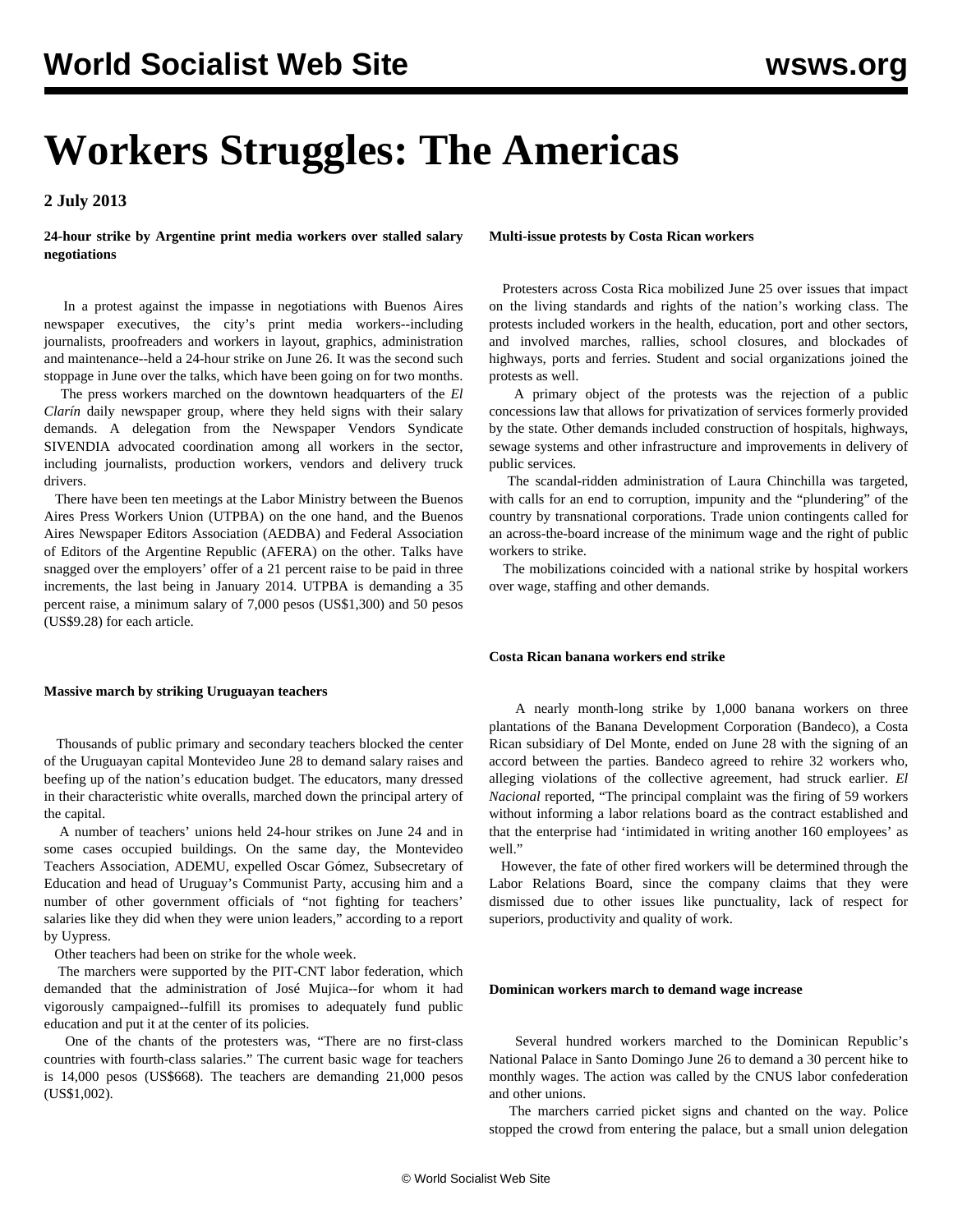was allowed to enter and hand in a document--which demanded the increase and opposed reforms of the labor code that would further undermine workers' earning power--to an official.

 The minimum wage in the Dominican Republic is less than 5,000 pesos (US\$120) per month, while the Central Bank's 2010 Consumer Price Index for the average cost of a family of five was over 23,000 pesos (US\$553). An article in Dominican Today notes, "But while labor unions demand a 30 percent increase to the minimum wage, employers not only offer a raise of only 9 percent, they also want to strike the severance pay in the proposed amendment to the Labor Code."

### **Mexican street sweepers strike over nonfulfillment of agreement**

 Some 900 street sweepers in the southern Mexican municipality of Oaxaca struck on June 25 to press their demand that the city council deliver on promises previously made. The street sweepers struck in May with a list of demands including provision of proper equipment like gloves, handcarts, brooms, rakes and tires, as well as maintenance of their carts and other equipment.

 The city and the street sweepers' union, the Sindicato 3 de Marzo, signed an agreement on May 15, but the sweepers saw no improvements, precipitating the June 25 walkout. The street sweepers also demanded improvements in their wages and benefits, which are among the lowest in the nation.

 The strikers assembled at the historic Plaza de la Danza in the western part of the city, where some workers proposed blockades of streets and takeovers of public buildings.

 The city signed another agreement that day promising salary and benefit raises of 9 percent and the delivery of the needed materials. The street sweepers returned to work June 26.

#### **Jamaican Supreme Court shuts down air traffic controllers' sickout**

 A sickout by Jamaican air traffic controllers ended June 24 when the Supreme Court granted an injunction to the Ministry of Labour and Social Security. The controllers had begun calling in sick or "unable to report for duties" at the beginning of the morning shift at the Kingston Air Traffic Control Centre and the Norman Manley and Sangster international airports on Saturday, June 22.

 The action was called by the Jamaica Air Traffic Controllers Association (JACTA) over salaries, the state of essential equipment, "severe stress" and other problems with the island's civil aviation agency, the JCAA. The effect of the sickout was minimal, due to planning by the JCAA, which called in a "contingency response team" to perform scab labor.

# **California warehouse workers strike over hours and benefits**

 Warehouse workers at a 7-Up distribution center in Riverside, California walked off the job June 24 in opposition to increased medical costs and work schedules. Teamsters Local 63, which represents the striking workers, reports that the American Bottling Company wants to replace the old schedule of five eight-hour days with a new four ten-hour-day schedule. Previously, workers would have received time-and-a-half for any hours worked over eight hours.

 Management is also seeking to impose a greater share of health care costs on workers. American Bottling Company, which is owned by Dr. Pepper Snapple Group, has brought in management personnel from other operations to perform warehouse workers' tasks, and delivery trucks continue to leave the facility with product.

#### **Workers strike Ohio beverage wholesaler**

 Delivery drivers and warehouse workers went on strike against RL Lipton Distributing in Austintown, Ohio, June 25. The 23 workers, who load and transport beverages to retailers, walked off the job over wages and health care benefits.

 Teamsters Local 377, which represents the striking workers, indicated that hospitalization and starting wages for new hires are among the issues in dispute. The previous labor agreement expired May 31. RL Lipton is using temporary replacement workers to continue its operations.

# **Toronto area Coca-Cola workers strike**

 700 workers employed by Coca-Cola Refreshments Canada (CCR) in Brampton, Ontario, north of Toronto, went on strike June 26 after contract talks broke down between the company and their union, the Canadian Auto Workers (CAW).

 There are numerous issues in dispute, including pensions, outsourcing of jobs, health and safety, and work hours. The company claims that they are willing to bargain but the union walked away from negotiations. Union leaders say they are fighting to ensure that the manufacture and distribution of products at the Brampton plant remain unionized.

 The CCR plant in Brampton is the largest in Canada and provides product throughout Ontario and Manitoba.

#### **Utility company locks out workers in B.C.**

 Last week utility giant FortisBC locked out 240 electrical workers in southern British Columbia following weeks of limited job actions by their union, the International Brotherhood of Electrical Workers (IBEW).

 The union, which filed strike notice in March, has been working without a contract since the beginning of February. The company locked workers out under what is termed an essential service order that allows them to continue to provide service with limited staff.

 The union is asking for a three percent wage increase in a new threeyear deal but at this point there are no new negotiations scheduled. FortisBC is a subsidiary of the largest private utility provider in the country, Fortis Inc.

#### **Agreement reached in Toronto elevator strike**

A new three-year deal was reached last Friday in a strike that began